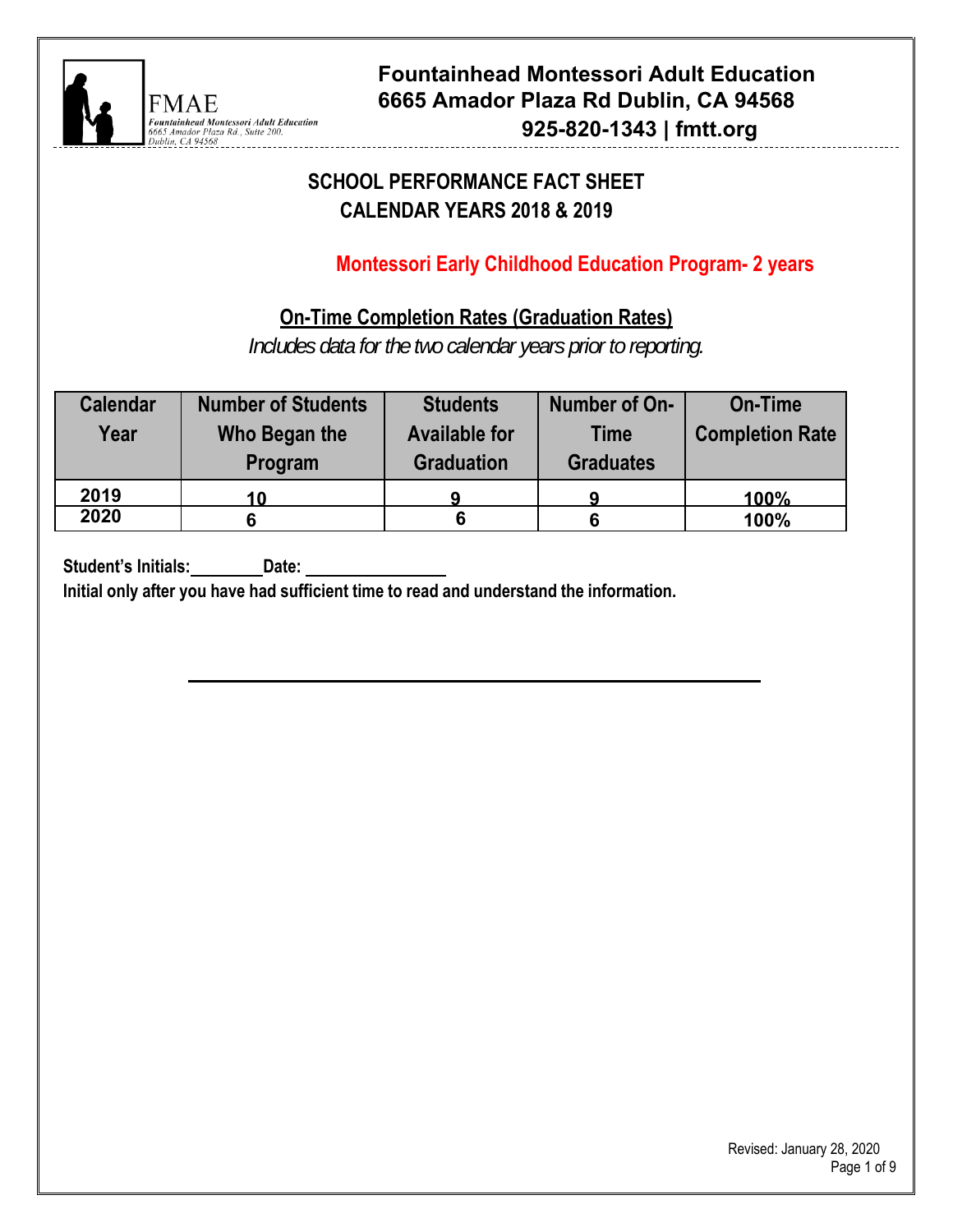

### **Job Placement Rates** *(includes data for the two calendar years prior to reporting)*

| <b>Calendar</b> | <b>Number of</b> | Number of        | <b>Graduates</b>     | <b>Graduates</b> | <b>Placement Rate %</b> |
|-----------------|------------------|------------------|----------------------|------------------|-------------------------|
| Year            | <b>Students</b>  | <b>Graduates</b> | <b>Available for</b> | Employed in the  | <b>Employed in the</b>  |
|                 | <b>Who</b>       |                  | <b>Employment</b>    | <b>Field</b>     | <b>Field</b>            |
|                 | <b>Began</b>     |                  |                      |                  |                         |
|                 | Program          |                  |                      |                  |                         |
| 2019            | 10               | 9                | 9                    | 9                | 100%                    |
| 2020            | 6                | 6                | 6                    | 6                | 100%                    |

You may obtain from the institution a list of the employment positions determined to be in the field for which a student received education and training. Please visit the Admissions Office or speak to your advisor for details.

### **Gainfully Employed Categories** *(includes data for the two calendar years prior to reporting)*

| <b>Calendar Year</b> | <b>Graduate Employed</b> | <b>Graduates Employed in the</b>                          | <b>Total Graduates</b>                           |
|----------------------|--------------------------|-----------------------------------------------------------|--------------------------------------------------|
|                      | in the Field             | Field at Least 30 Hours Per                               | <b>Employed in the</b>                           |
|                      | 20-29 Hours Per          | <b>Week</b>                                               | <b>Field</b>                                     |
|                      | <b>Week</b>              |                                                           |                                                  |
| 2019                 |                          | 9                                                         | 9                                                |
| 2020                 | 0                        | 6                                                         | 6                                                |
|                      |                          | <b>Single Position vs. Concurrent Aggregated Position</b> |                                                  |
| <b>Calendar Year</b> | <b>Graduates</b>         |                                                           |                                                  |
|                      | <b>Employed in the</b>   | Graduates Employed in the<br><b>Field in Concurrent</b>   | <b>Total Graduates</b><br><b>Employed in the</b> |
|                      | <b>Field in a Single</b> | <b>Aggregated Positions</b>                               | <b>Field</b>                                     |
|                      | <b>Position</b>          |                                                           |                                                  |
| 2019                 | 9                        | 0                                                         | 9                                                |

### **Part-Time vs. Full-Time Employment**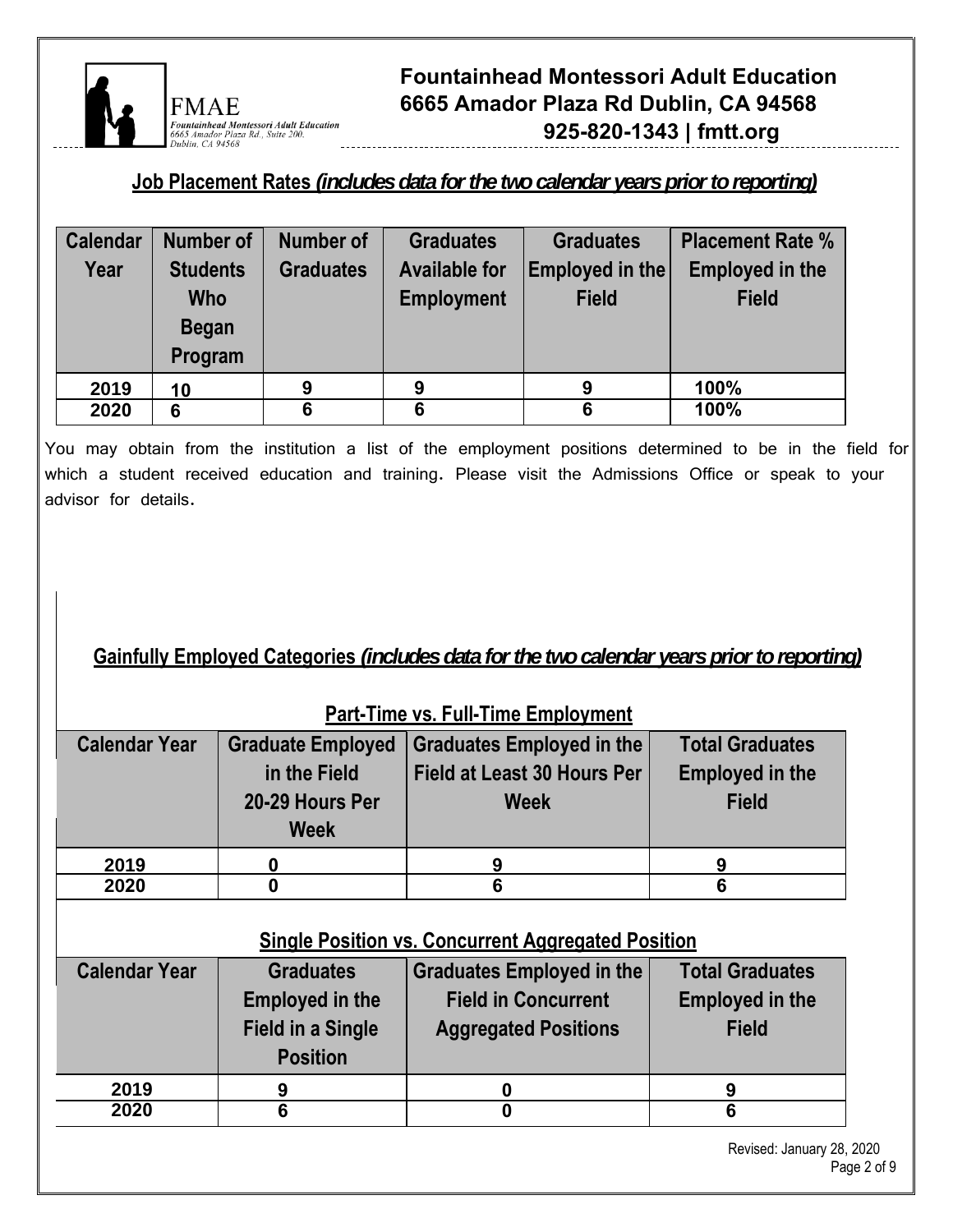

## **Self-Employed / Freelance Positions**

| <b>Calendar Year</b> | <b>Graduates Employed who are Self-</b> | <b>Total Graduates</b>       |  |
|----------------------|-----------------------------------------|------------------------------|--|
|                      | <b>Employed or Working Freelance</b>    | <b>Employed in the Field</b> |  |
| 2019                 |                                         |                              |  |
| 2020                 |                                         |                              |  |

### **Institutional Employment**

| <b>Calendar Year</b> | <b>Graduates Employed in the Field who are</b><br><b>Employed by the Institution, an Employer</b><br>Owned by the Institution, or an Employer<br>who Shares Ownership with the<br>Institution. | <b>Total Graduates</b><br><b>Employed in the Field</b> |
|----------------------|------------------------------------------------------------------------------------------------------------------------------------------------------------------------------------------------|--------------------------------------------------------|
| 2019                 | 9                                                                                                                                                                                              |                                                        |
| 2020                 | 6                                                                                                                                                                                              | 6                                                      |

Student's Initials:\_\_\_\_\_\_\_\_\_Date: \_ **Initial only after you have had sufficient time to read and understand the information.** 

This program may result in freelance or self-employment.

- The work available to graduates of this program is usually for freelance or self-employment.
- This type of work may not be consistent.
- The period of employment can range from one day to weeks to several months.
- Hours worked in a day or week may be more or less than the traditional 8 hour work day or 40 hour work week.
- You can expect to spend unpaid time expanding your networks, advertising, promoting your services, or honing your skills.
- Once graduates begin to work freelance or are self-employed, they will be asked to provide documentation that they are employed as such so that they may be counted as placed for our job placement records.
- Students initialing this disclosure understand that either a majority or all of this school's graduates are employed in this manner and understand what comprises this work style.

Student's Initials:\_\_\_\_\_\_\_\_\_Date: \_ **Only initial after you have had sufficient time to read and understand the information.**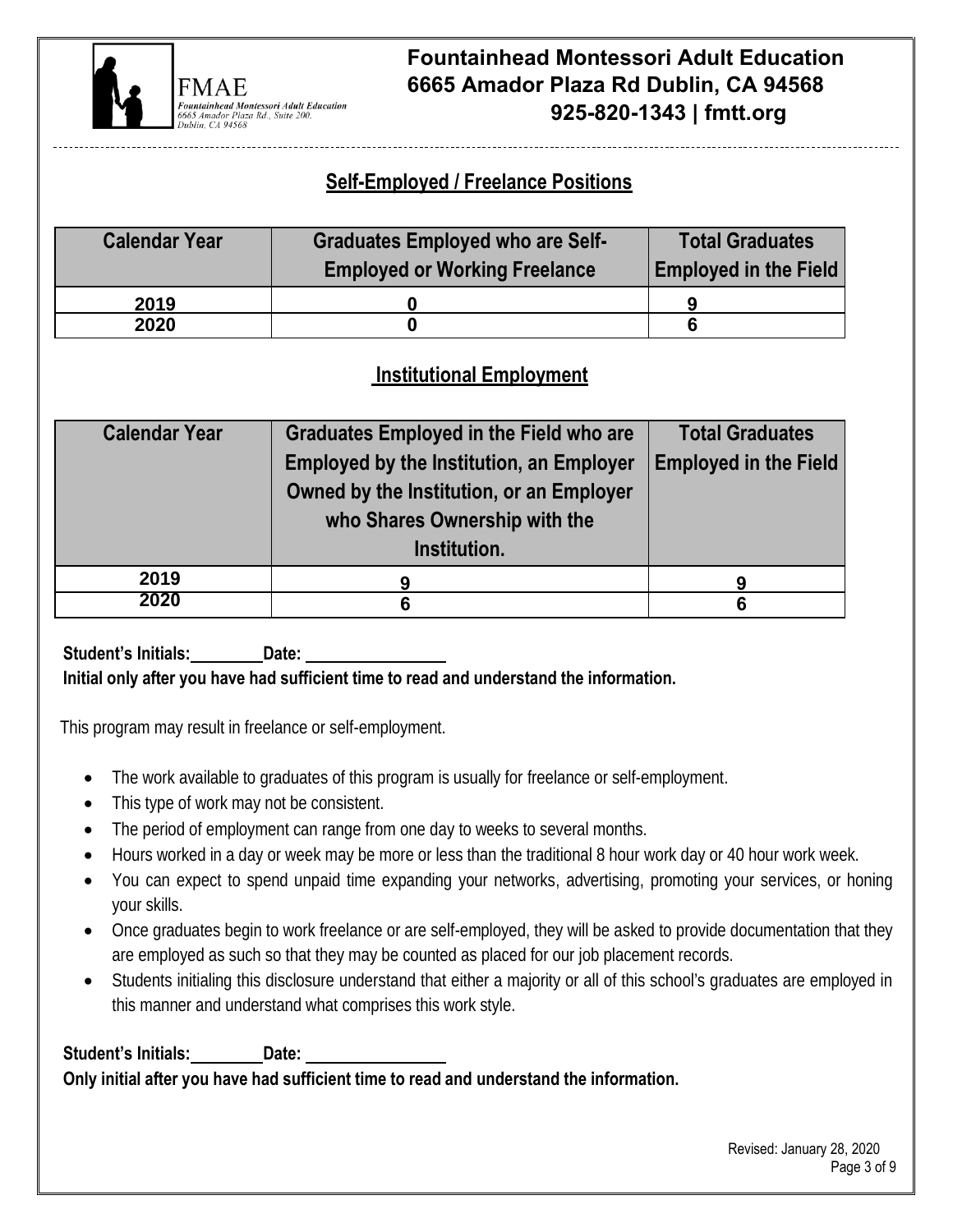

**License Examination Passage Rates** *(includes data for the two calendar years prior to reporting)* 

| <b>Calendar</b><br>Year | <b>Number of</b><br><b>Graduates in</b><br><b>Calendar Year</b> | <b>Number of</b><br><b>Graduates</b><br><b>Taking Exam</b> | <b>Number Who</b><br><b>Passed First</b><br><b>Available Exam</b><br>Exam | <b>Number Who</b><br><b>Failed First</b><br><b>Available</b><br>Exam | <b>Passage</b><br>Rate |
|-------------------------|-----------------------------------------------------------------|------------------------------------------------------------|---------------------------------------------------------------------------|----------------------------------------------------------------------|------------------------|
| 2019                    |                                                                 | <b>NA</b>                                                  | <b>NA</b>                                                                 | <b>NA</b>                                                            | <b>NA</b>              |
| 2020                    |                                                                 | <b>NA</b>                                                  | <b>NA</b>                                                                 | <b>NA</b>                                                            | <b>NA</b>              |

Licensure examination passage data is not available from the state agency administering the examination. We are unable to collect data from  $#$  graduates.

Student's Initials:\_\_\_\_\_\_\_\_\_Date: \_ **Initial only after you have had sufficient time to read and understand the information.**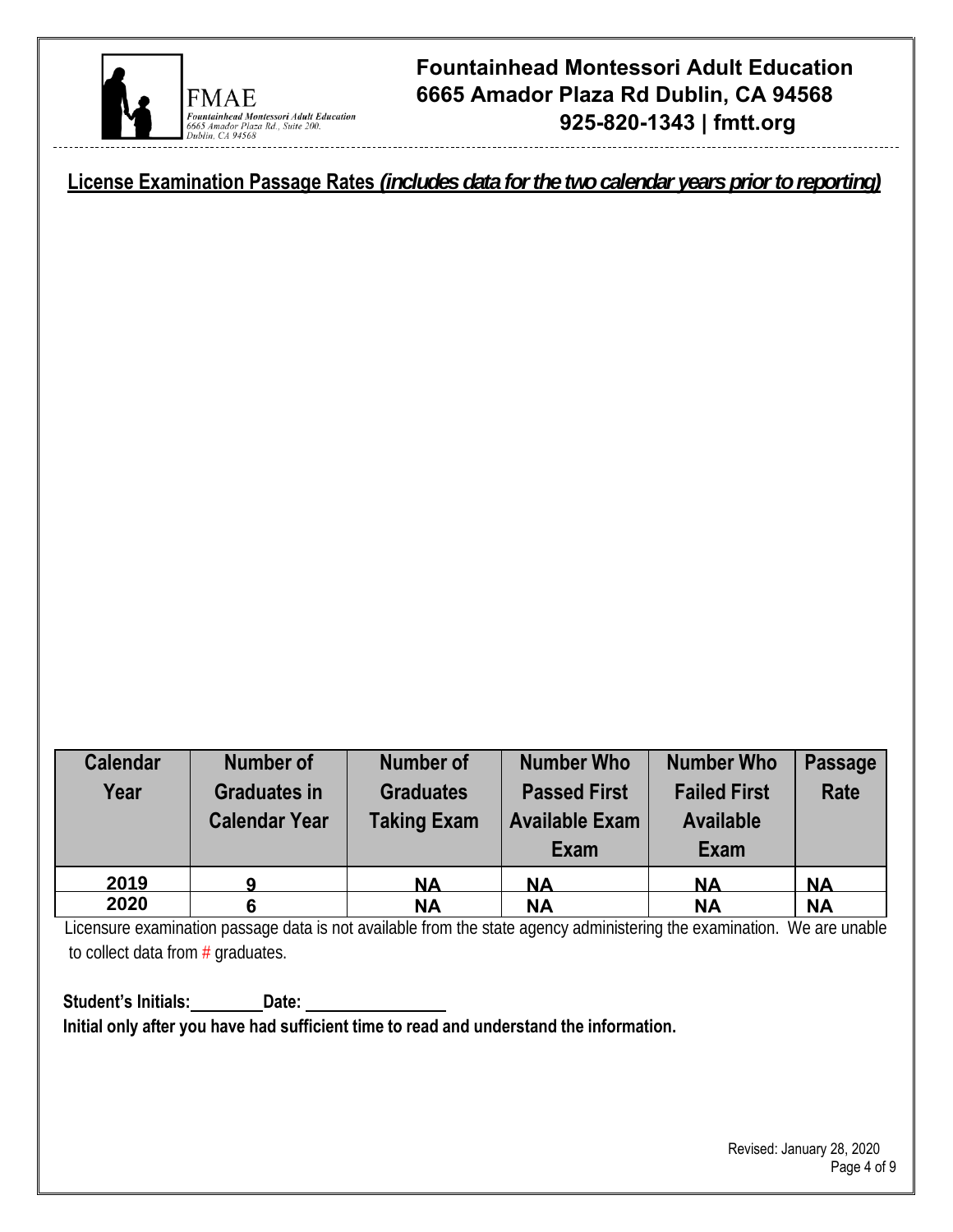

### **Salary and Wage Information** *(includes data for the two calendar years prior to reporting)*

### **Annual salary and wages reported for graduates employed in the field.**

| <b>Calendar</b> | <b>Graduates</b>     | <b>Graduates</b>   |   |  | \$20,001 \$35,001 \$40,001 \$45,001 No Salary |
|-----------------|----------------------|--------------------|---|--|-----------------------------------------------|
| Year            | <b>Available for</b> | <b>Employed in</b> |   |  | Information                                   |
|                 | <b>Employment</b>    | <b>Field</b>       |   |  | $ $25,000 $40,000 $45,000 $50,000 $ Reported  |
| 2019            | О                    |                    | 9 |  |                                               |
| 2020            |                      |                    |   |  |                                               |

A list of sources used to substantiate salary disclosures is available from the school. Please ask school admission officer for the information.

Student's Initials:\_\_\_\_\_\_\_\_\_Date: \_ **Initial only after you have had sufficient time to read and understand the information.** 

### **Cost of Educational Program**

Total charges for the program for students completing on time in 2019: \$8,838 Total charges may be higher for students that do not complete on time.

Total charges for the program for students completing on time in 2020: \$8,838 Total charges may be higher for students that do not complete on time.

**Student's Initials: Date:** 

**Initial only after you have had sufficient time to read and understand the information.**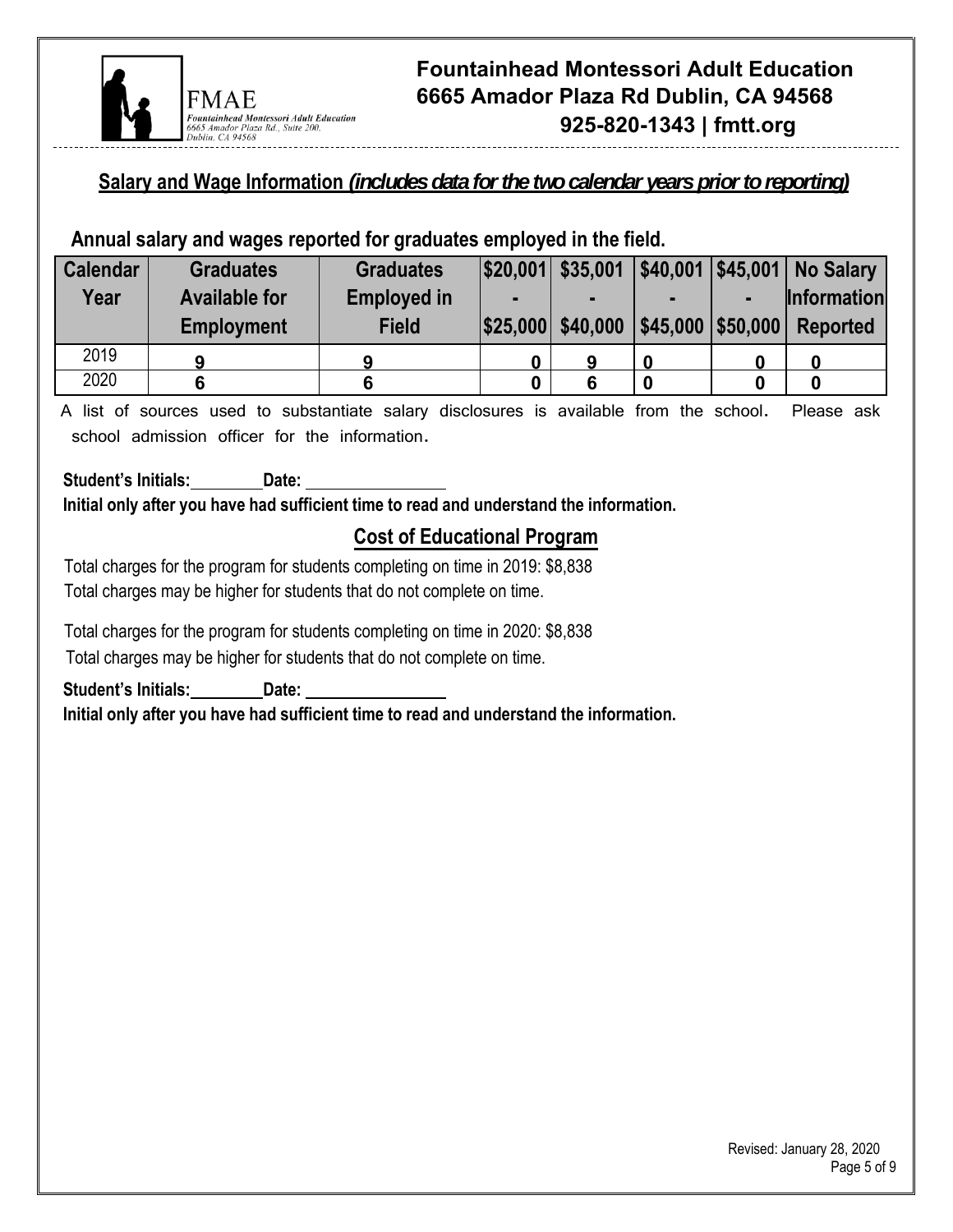

Student's Initials:\_\_\_\_\_\_\_\_\_Date: \_ **Initial only after you have had sufficient time to read and understand the information.** 

Students at Fountainhead Montessori Adult Education are not eligible for federal student loans. This institution does not meet the U.S. Department of Education criteria that would allow its students to participate in federal student aid programs.

Student's Initials:\_\_\_\_\_\_\_\_\_Date: \_ **Initial only after you have had sufficient time to read and understand the information.** 

This fact sheet is filed with the Bureau for Private Postsecondary Education. Regardless of any information you may have relating to completion rates, placement rates, starting salaries, or license exam passage rates, this fact sheet contains the information as calculated pursuant to state law.

Any questions a student may have regarding this fact sheet that have not been satisfactorily answered by the institution may be directed to the Bureau for Private Postsecondary Education at 1747 N. Market Blvd, Suite 225, Sacramento, CA 95834, www.bppe.ca.gov, toll-free telephone number (888) 370-7589 or by fax (916) 263-1897.

Student Name - Print

Student Signature Date

School Official Date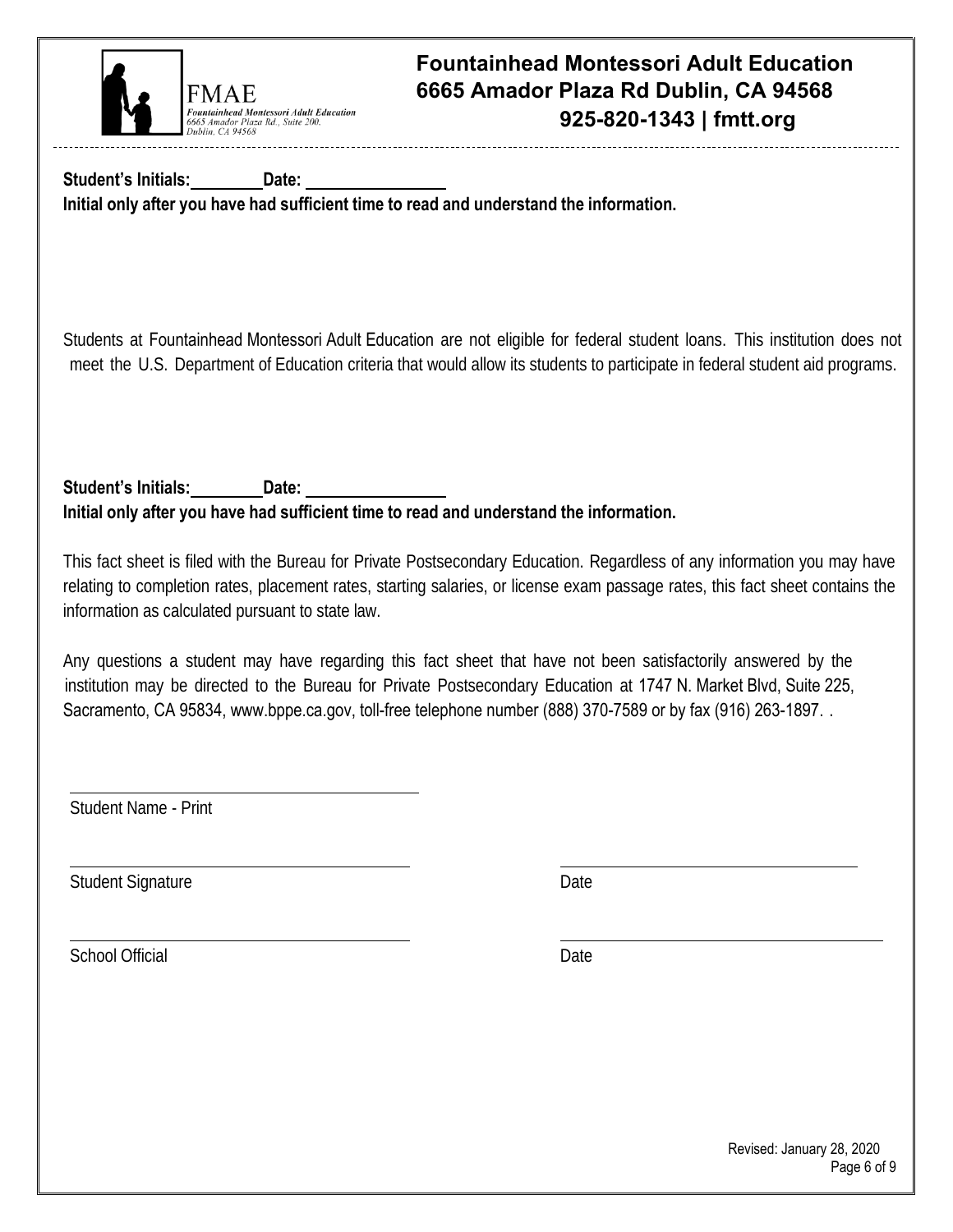

# **Definitions**

- "Number of Students Who Began the Program" means the number of students who began a program who were scheduled to complete the program within 100% of the published program length within the reporting calendar year and excludes all students who cancelled during the cancellation period.
- "Students Available for Graduation" is the number of students who began the program minus the number of students who have died, been incarcerated, or been called to active military duty.
- "Number of On-time Graduates" is the number of students who completed the program within 100% of the published program length within the reporting calendar year.
- "On-time Completion Rate" is the number of on-time graduates divided by the number of students available for graduation.
- "150% Graduates" is the number of students who completed the program within 150% of the program length (includes on-time graduates).
- "150% Completion Rate" is the number of students who completed the program in the reported calendar year within 150% of the published program length, including on-time graduates, divided by the number of students available for graduation.
- "Graduates Available for Employment" means the number of graduates minus the number of graduates unavailable for employment.
- "Graduates Unavailable for Employment" means the graduates who, after graduation, die, become incarcerated, are called to active military duty, are international students that leave the United States or do not have a visa allowing employment in the United States, or are continuing their education in an accredited or bureau-approved postsecondary institution.
- "Graduates Employed in the Field" means graduates who beginning within six months after a student completes the applicable educational program are gainfully employed, whose employment has been reported, and for whom the institution has documented verification of employment. For occupations for which the state requires passing an examination, the six months period begins after the announcement of the examination results for the first examination available after a student completes an applicable educational program.
- "Placement Rate Employed in the Field" is calculated by dividing the number of graduates gainfully employed in the field by the number of graduates available for employment.
- "Number of Graduates Taking Exam" is the number of graduates who took the first available exam in the reported calendar year.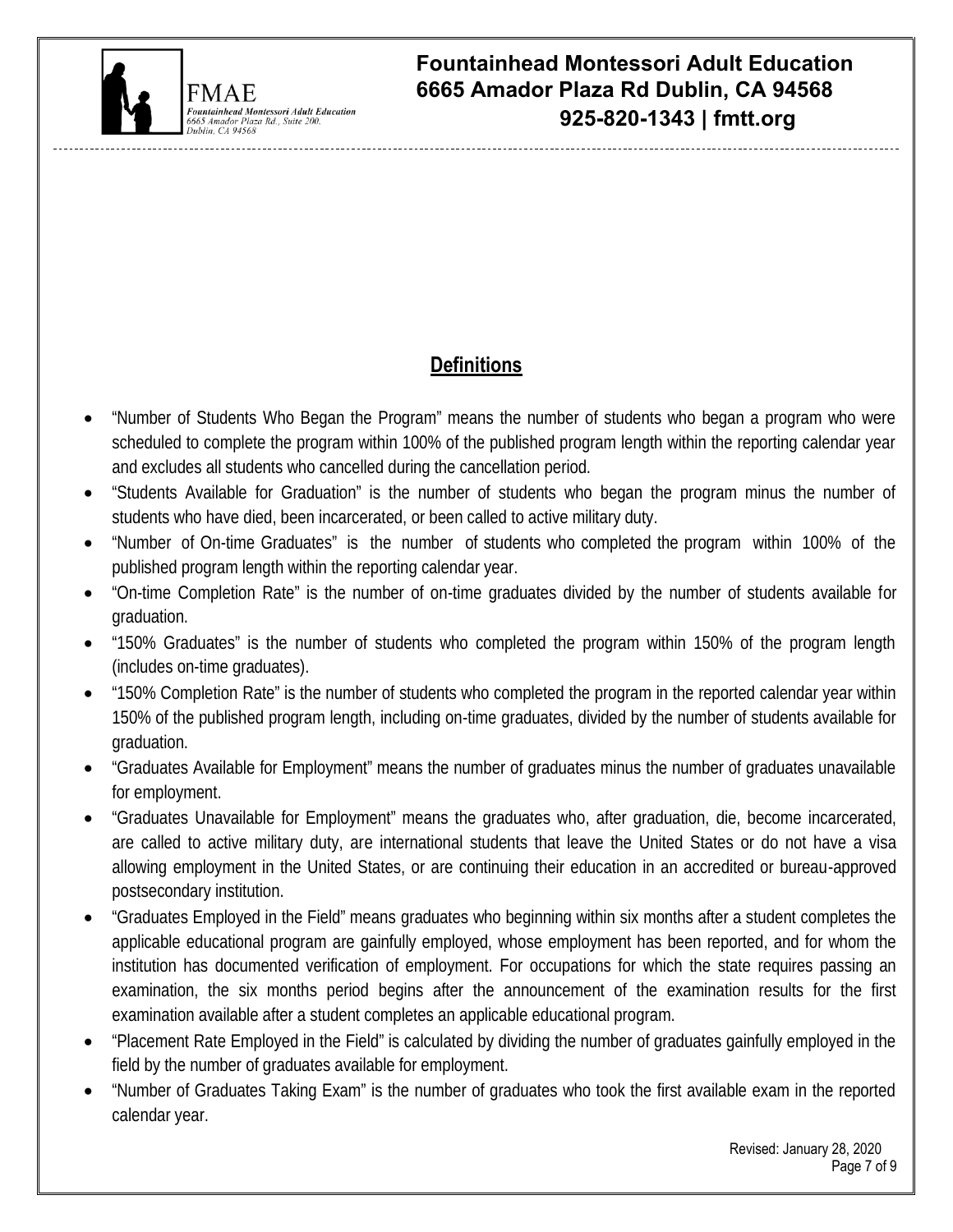

**FMAE** 

Dublin  $C494568$ 

.<br>Fountainhead Montessori Adult Education 6665 Amador Plaza Rd., Suite 200.

**925-820-1343 | fmtt.org Fountainhead Montessori Adult Education 6665 Amador Plaza Rd Dublin, CA 94568**

- "First Available Exam Date" is the date for the first available exam after a student completed a program.
- "Passage Rate" is calculated by dividing the number of graduates who passed the exam by the number of graduates who took the reported licensing exam.
- "Number Who Passed First Available Exam" is the number of graduates who took and passed the first available licensing exam after completing the program.
- "Salary" is as reported by graduate or graduate's employer.
- "No Salary Information Reported" is the number of graduates for whom, after making reasonable attempts, the school was not able to obtain salary information.